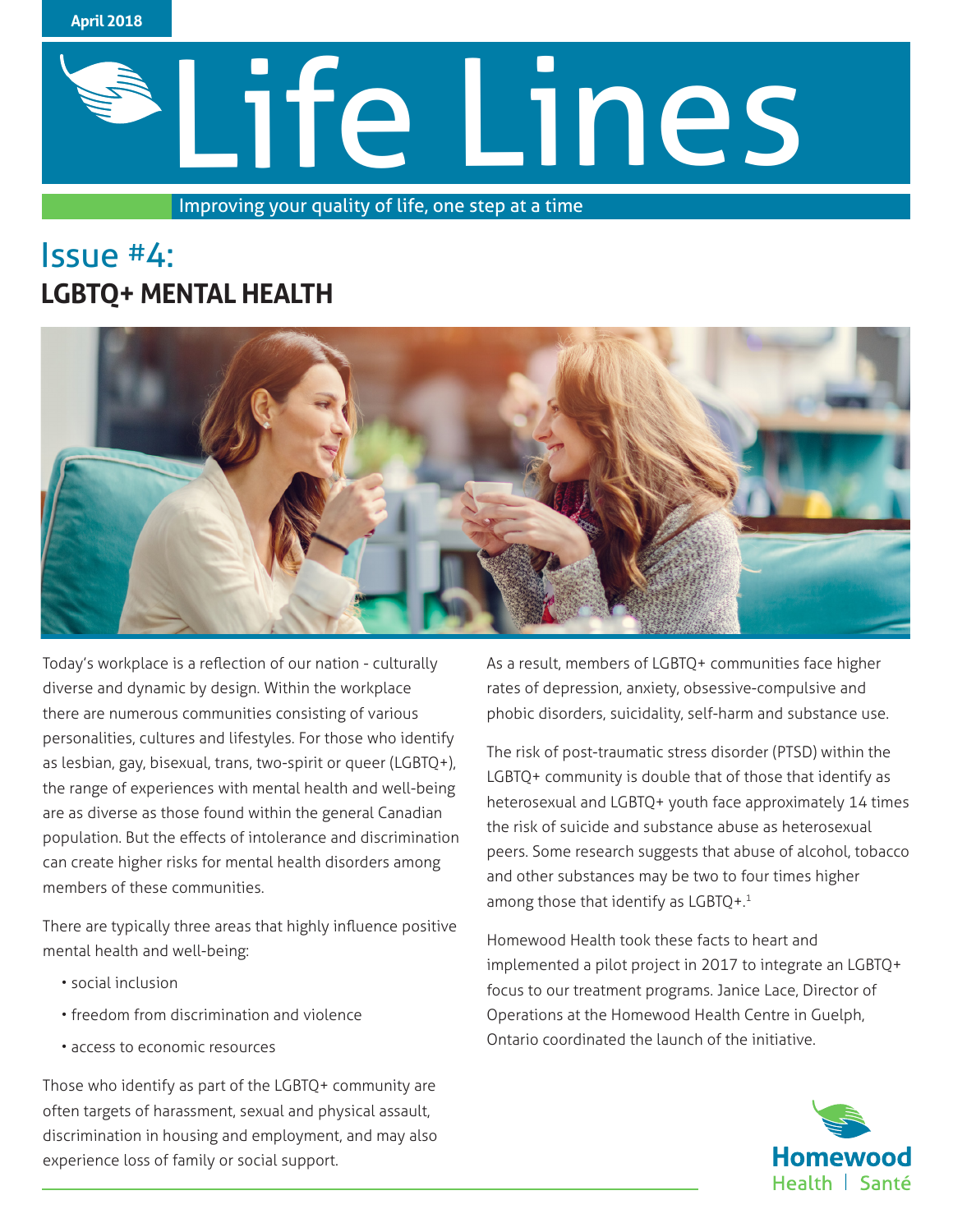## **LGBTQ+ Mental Health**

Staff in the psychiatry services department created a group and held eight sessions, every other week, to offer treatment support for LGBTQ+ individuals at the Health Centre. At the end of the eight sessions they surveyed participants about the experience. The feedback was overwhelmingly positive:

- 86% of participants said the pilot project was 'very important' to their overall recovery
- 13% said it was 'important'

"It makes me feel safe and comfortable and more apt to seek care," one member explained. "It feels like a weight has been lifted off my chest and I can breathe easy again since arriving at the group."

Based on the learnings from the pilot, Homewood has allocated new resources for a second group and will provide ongoing education and training to staff. Human Resources leaders and executives across industries can also benefit from taking steps to become more inclusive in the workplace.

#### **Pursuing Mental Health in the Workplace**

As a member of the LGBTQ+ community, there are many steps you can take to pursue and protect your own mental wellness in the work environment<sup>2</sup>:

- Therapy can help you deal with issues that you are unable to resolve on your own
- Talking with a therapist may help you address issues such as coping with other people's reactions to your sexual orientation, low self-esteem, thoughts of suicide or self-harm, depression from the long-term effects of bullying and discrimination, hostility or rejection from family, friends or your community, fear of violence in public places, feeling your body does not reflect your true gender, or difficulty accepting your sexual orientation
- Don't suffer in silence. You should get help as soon as you feel the need

Some signs that you might benefit from seeking help are that you feel tired or lack energy, feel tearful, shut yourself away from people, no longer want to do the things you usually enjoy, use alcohol or drugs to cope with feelings, harm yourself or have thoughts of taking your own life.

### **Support for LGBTQ+ staff in the workplace**

Nia Herlihy is Talent Management Director at Pink Triangle Press, a Canadian organization that specializes in LGBTQ+ publishing, online interactive media and television. Pink Triangle is also a Homewood Health customer.

Herlihy offered tips for employers who aim to promote and support mental wellness in the workplace.

"Having a diversity policy is important, but it only goes so far," Herlihy said. "It is an indicator to an employee that this employer has thought about it [diversity in the workplace]. But it has to go further than that. What works for an organization depends on their culture. A training program might work, for others a speakers' series might be better."

After many years as an HR professional, Herlihy has seen a few trends that give her hope.

"I worked in the mining industry before – very rough and tough boys club – and nobody talked about mental health. I saw from the beginning of my career people were embarrassed to say they were going to see a therapist. And now it's very accepted that people can talk about their mental health. More and more employers are realizing that mentally healthy employees are an asset to the organization."

At the same time she says there are still stressors that are unique to people who identify as LGBTQ+ that can add up over time.

"I do see more depression and more drug and alcohol use [in LGBTQ+ communities]. I think homophobia and transphobia play a role, but it's not the only part. Previous family rejection may also play a part. Not seeing yourself reflected in the culture around you; children's books."

So what does Pink Triangle Press do to offer a work culture that benefits its employees?

"As far as what we've created, we have a very homey culture," Herlihy noted. "It's casual; it's flexible hours, and our health and safety committee also takes a broad view of health. We look at more than preventing accidents; we bring in a speaker every quarter to promote wellness, to talk about meditation, healthy eating."